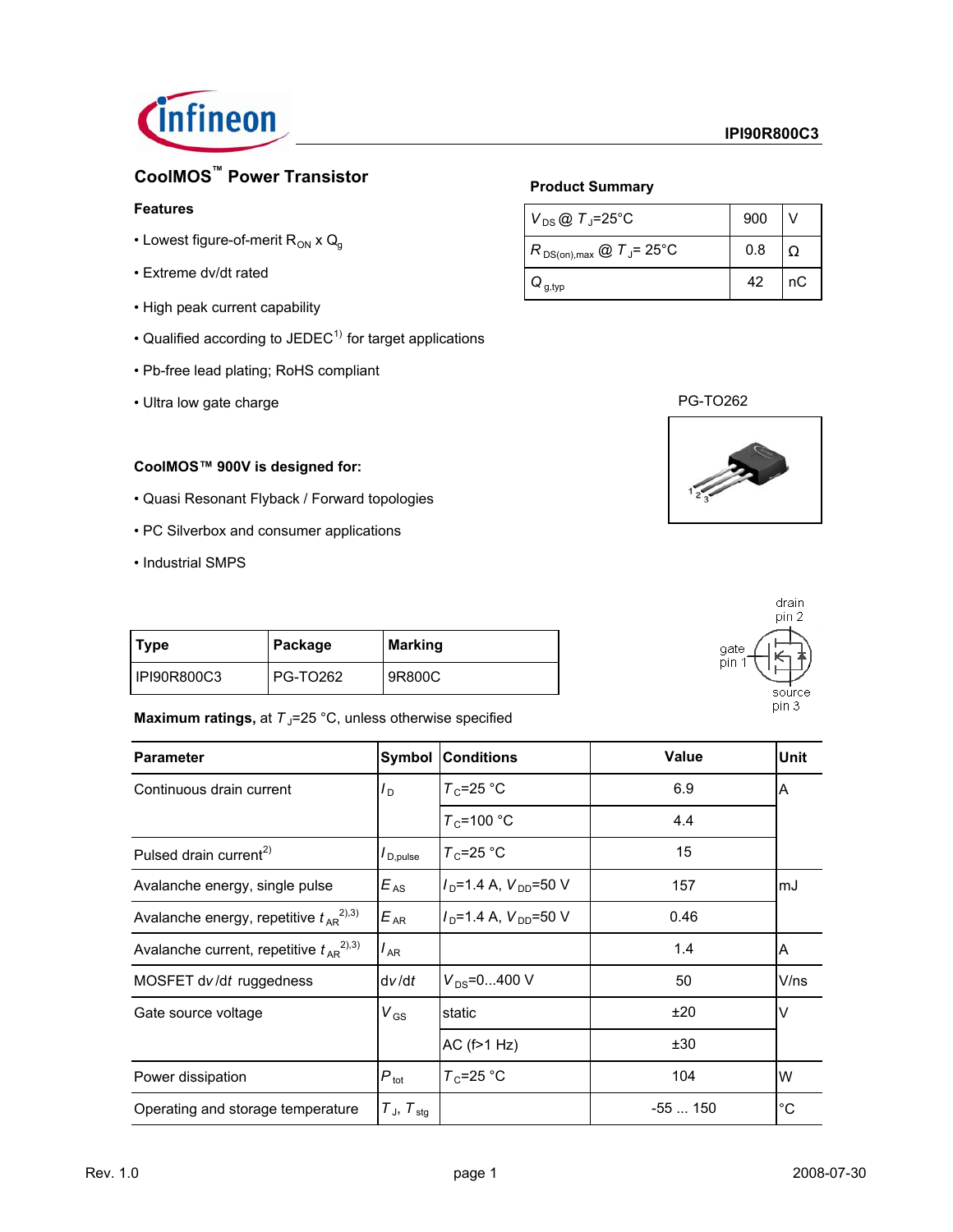

# **Maximum ratings, at T<sub>J</sub>=25 °C, unless otherwise specified**

| <b>Parameter</b>                  |         | <b>Symbol Conditions</b> | Value | <b>Unit</b> |
|-----------------------------------|---------|--------------------------|-------|-------------|
| Continuous diode forward current  | ' s     |                          | 4.1   |             |
| Diode pulse current <sup>2)</sup> | S,pulse | $T_c$ =25 °C             | 15    |             |
| Reverse diode $dv/dt^{4}$         | dv/dt   |                          |       | V/ns        |

| <b>Parameter</b> | <b>Symbol Conditions</b> |      | <b>Values</b> |      |  |
|------------------|--------------------------|------|---------------|------|--|
|                  |                          | min. | typ.          | max. |  |

### **Thermal characteristics**

| Thermal resistance, junction - case                           | $R_{thJC}$ |                                          |  | 1.2 | K/W |
|---------------------------------------------------------------|------------|------------------------------------------|--|-----|-----|
| Thermal resistance, junction -<br>ambient                     | $R_{thJA}$ | leaded                                   |  | 62  |     |
| Soldering temperature,<br>wavesoldering only allowed at leads | sold       | 1.6 mm (0.063 in.)<br>from case for 10 s |  | 260 | °C  |

**Electrical characteristics, at**  $T_{\text{J}}$ **=25 °C, unless otherwise specified** 

### **Static characteristics**

| Drain-source breakdown voltage   | $V_{(BR)DSS}$       | $V_{\rm GS} = 0 \text{ V}, I_{\rm D} = 250 \text{ }\mu\text{A}$ | 900 |      |     | V  |
|----------------------------------|---------------------|-----------------------------------------------------------------|-----|------|-----|----|
| Gate threshold voltage           | $V_{\text{GS(th)}}$ | $V_{DS} = V_{GS}$ , $I_{D} = 0.46$ mA                           | 2.5 | 3    | 3.5 |    |
| Zero gate voltage drain current  | l <sub>DSS</sub>    | $V_{DS}$ =900 V, $V_{GS}$ =0 V,<br>$T_i = 25$ °C                |     |      | 1   | μA |
|                                  |                     | $V_{DS}$ =900 V, $V_{GS}$ =0 V,<br>$T_i = 150$ °C               |     | 10   |     |    |
| Gate-source leakage current      | $\prime$ GSS        | $V_{GS}$ =20 V, $V_{DS}$ =0 V                                   |     |      | 100 | nA |
| Drain-source on-state resistance | $R_{DS(on)}$        | $V_{GS}$ =10 V, $I_D$ =4.1 A,<br>$T_i = 25$ °C                  |     | 0.62 | 0.8 | Ω  |
|                                  |                     | $V_{\text{GS}}$ =10 V, $I_{\text{D}}$ =4.1 A,<br>$T_i = 150$ °C |     | 1.7  |     |    |
| Gate resistance                  | $R_{\rm G}$         | $f=1$ MHz, open drain                                           |     | 1.3  |     | Ω  |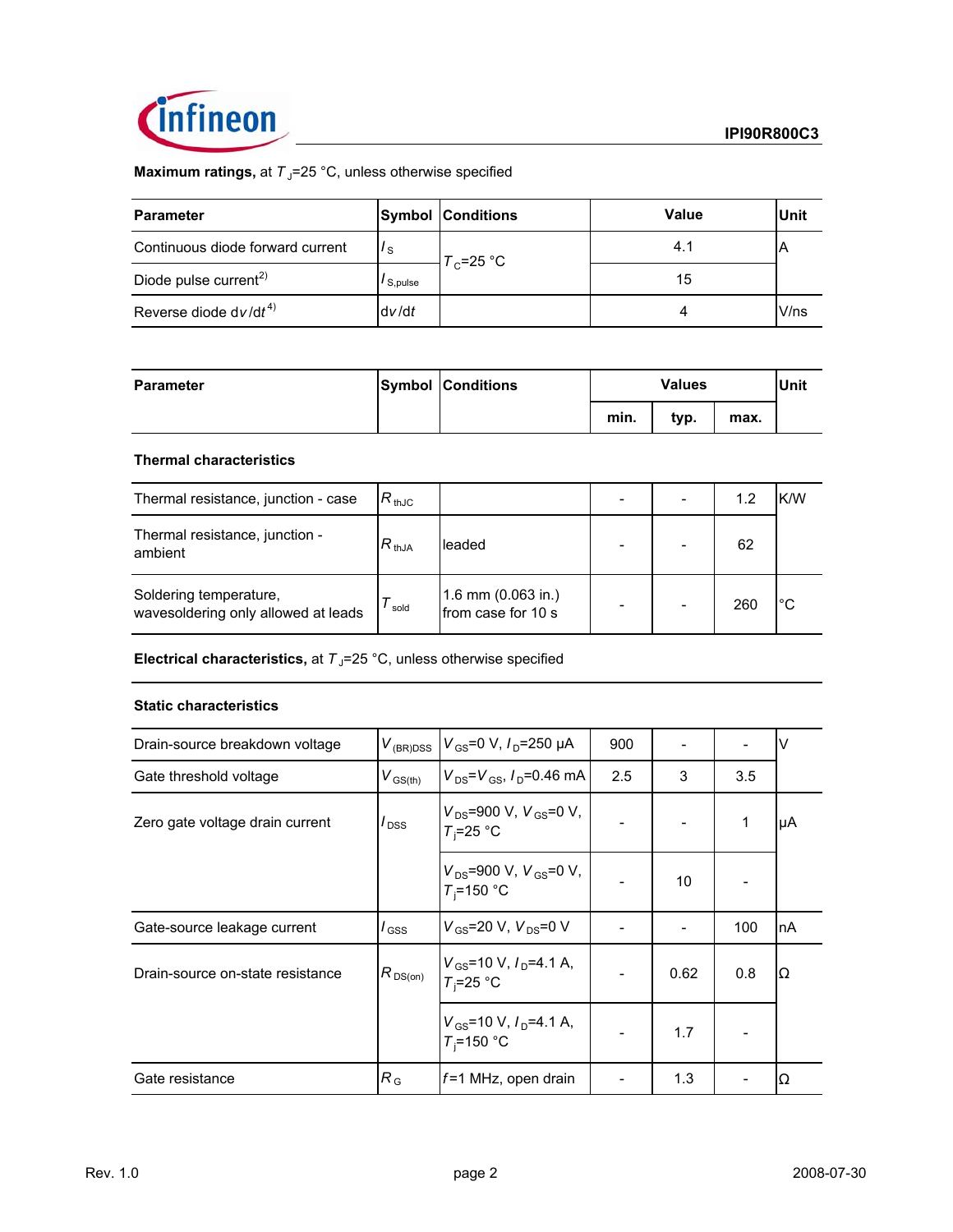

### **IPI90R800C3**

| <b>Parameter</b> | <b>Symbol Conditions</b> | <b>Values</b> |      |      | Unit |
|------------------|--------------------------|---------------|------|------|------|
|                  |                          | min.          | typ. | max. |      |

### **Dynamic characteristics**

| Input capacitance                                   | $C_{\text{iss}}$               | $V_{\rm GS}$ =0 V, $V_{\rm DS}$ =100 V,                     | 1100 | pF  |
|-----------------------------------------------------|--------------------------------|-------------------------------------------------------------|------|-----|
| Output capacitance                                  | $C_{\rm \,oss}$                | $f = 1$ MH $\overline{z}$                                   | 52   |     |
| Effective output capacitance, energy<br>related $5$ | $IC_{o(er)}$                   | $V_{GS}$ =0 V, $V_{DS}$ =0 V<br>to 500 V                    | 34   |     |
| Effective output capacitance, time<br>related $6$ ) | $C_{o(tr)}$                    |                                                             | 130  |     |
| Turn-on delay time                                  | $t_{\text{d}(on)}$             |                                                             | 70   | Ins |
| Rise time                                           | $t_{\rm r}$                    | $V_{DD} = 400 V,$                                           | 20   |     |
| Turn-off delay time                                 | $t_{\mathsf{d}(\mathsf{off})}$ | $V_{GS}$ =10 V, $I_{D}$ =4.1 A,<br>$R_{\rm G}$ =50 $\Omega$ | 400  |     |
| Fall time                                           | t,                             |                                                             | 32   |     |

### Gate Charge Characteristics

| Gate to source charge | $\mathsf{Q}_{\,\mathrm{gs}}$ |                                | 5   |     | пC |
|-----------------------|------------------------------|--------------------------------|-----|-----|----|
| Gate to drain charge  | $Q_{\text{gd}}$              | $V_{DD}$ =400 V, $I_D$ =4.1 A, | 18  |     |    |
| Gate charge total     | $Q_{\rm g}$                  | $V_{GS}$ =0 to 10 V            | 42  | tbd |    |
| Gate plateau voltage  | plateau                      |                                | 4.6 |     |    |

### **Reverse Diode**

| Diode forward voltage         | $V_{SD}$     | $V_{GS}$ =0 V, $I_F$ =4.1 A,<br>T <sub>J</sub> =25 °C                        | 0.8 | 1.2                      |     |
|-------------------------------|--------------|------------------------------------------------------------------------------|-----|--------------------------|-----|
| Reverse recovery time         | $l_{\rm rr}$ |                                                                              | 360 |                          | Ins |
| Reverse recovery charge       | $Q_{\rm tr}$ | $V_R$ =400 V, $I_F = I_S$ ,<br>d <i>i</i> <sub>F</sub> /d <i>t</i> =100 A/µs | 5.3 |                          | luC |
| Peak reverse recovery current | rrm          |                                                                              | 24  | $\overline{\phantom{0}}$ | IΑ  |

1) J-STD20 and JESD22

<sup>2)</sup> Pulse width  $t<sub>p</sub>$  limited by  $T<sub>J,max</sub>$ 

- <sup>3)</sup> Repetitive avalanche causes additional power losses that can be calculated as  $P_{AV} = E_{AB} * f$ .
- <sup>4)</sup>  $I_{SD}$ ≤ $I_D$ , di/dt≤ 200 A/µs, V<sub>DClink</sub>=400V, V<sub>peak</sub><V<sub>(BR)DSS</sub>, T<sub>J</sub><T<sub>J,max</sub>, identical low side and high side switch
- $^5)$   $C_{\text{o (er)}}$  is a fixed capacitance that gives the same stored energy as  $C_{\text{o ss}}$  while  $V_{DS}$  is rising from 0 to 50%  $V_{DSS}$ .

 $^{6)}$  C<sub>o(tr)</sub> is a fixed capacitance that gives the same charging time as C<sub>oss</sub> while V<sub>DS</sub> is rising from 0 to 50% V<sub>DSS.</sub>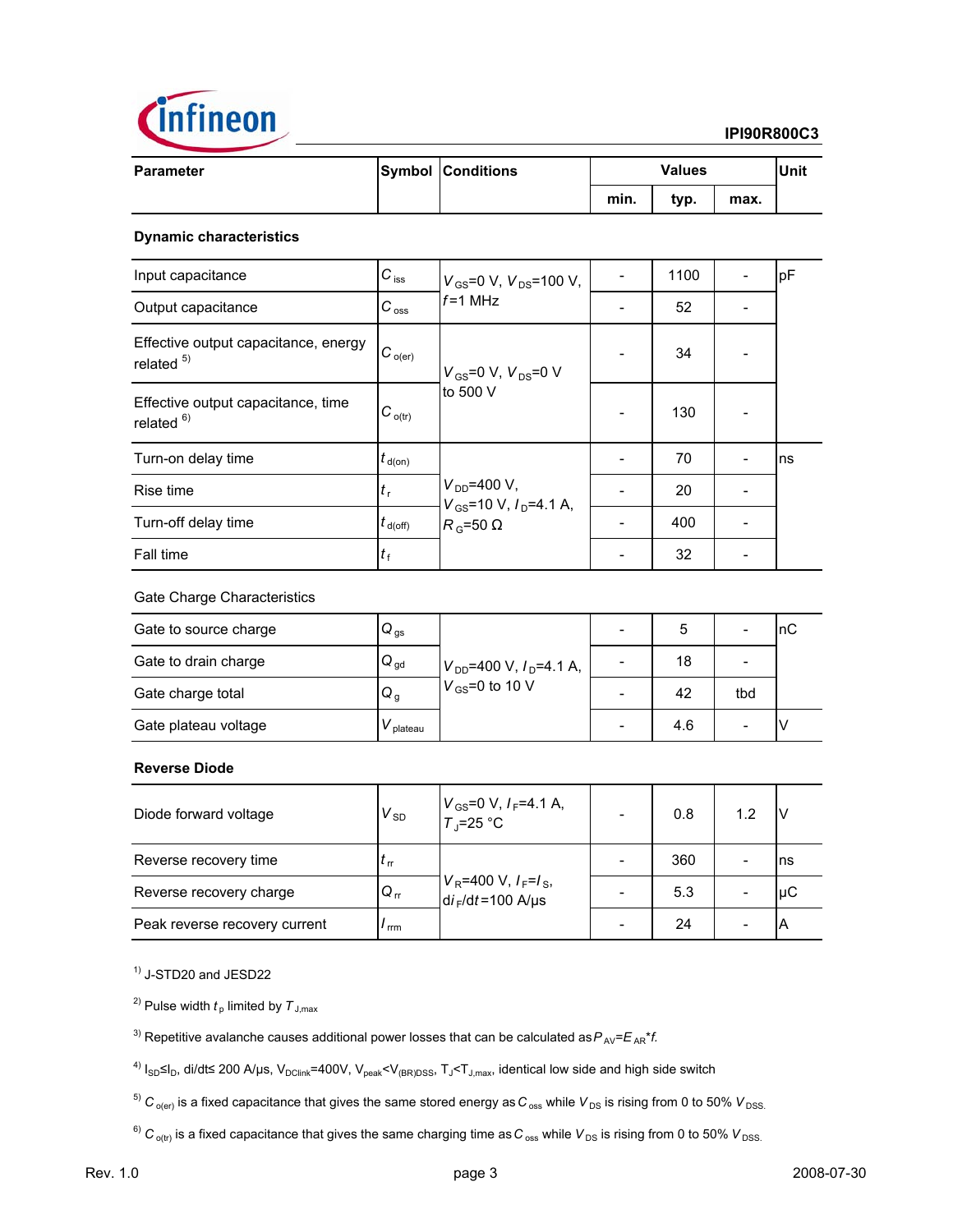

 $P_{\text{tot}}=f(T_{\text{C}})$  *I*<sub>D</sub>= $f(V_{\text{DS}})$ ; *T*<sub>C</sub>=25 °C; *D*=0

parameter:  $t_{\rm p}$ 





### **3 Max. transient thermal impedance 4 Typ. output characteristics**

parameter:  $D=t_p/T$  parameter:  $V_{GS}$ 



 $Z_{thJC} = f(t_P)$  *I*  $D = f(V_{DS})$ ; *T*<sub>J</sub>=25 °C

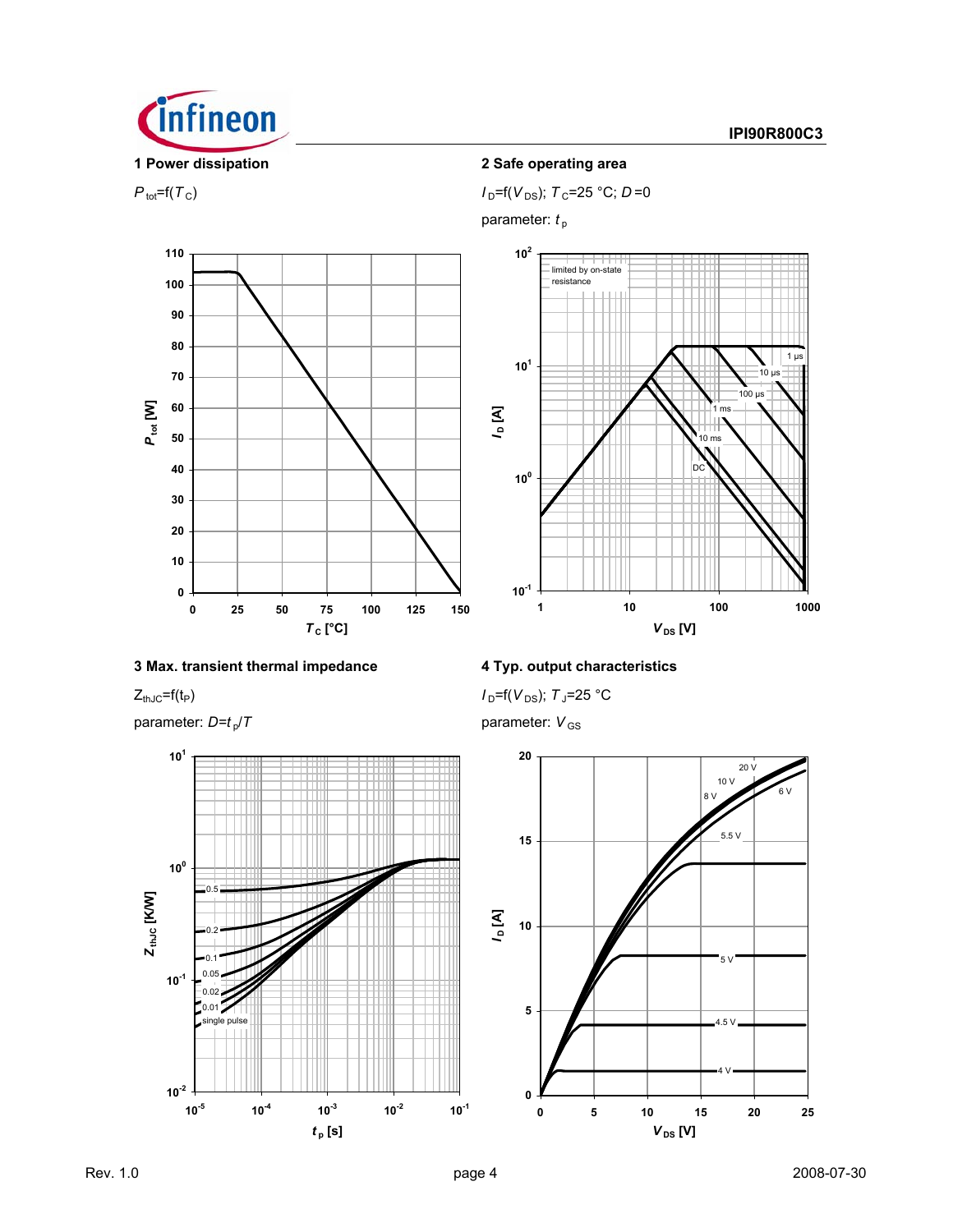

### **IPI90R800C3**

parameter:  $V_{\text{GS}}$  parameter: *V*<sub>GS</sub>



# **7 Drain-source on-state resistance 8 Typ. transfer characteristics**

 $R_{DS(on)}$ =f(*T*<sub>J</sub>); *I*<sub>D</sub>=4.1 A; *V*<sub>GS</sub>=10 V *I*<sub>D</sub>=f(*V*<sub>GS</sub>); *V*<sub>DS</sub>=20V



# **5 Typ. output characteristics 6 Typ. drain-source on-state resistance**

*I*<sub>D</sub>=f(*V*<sub>DS</sub>); *T*<sub>J</sub>=150 °C *R*<sub>DS(on)</sub>=f(*I*<sub>D</sub>); *T*<sub>J</sub>=150 °C



parameter: T<sub>J</sub>

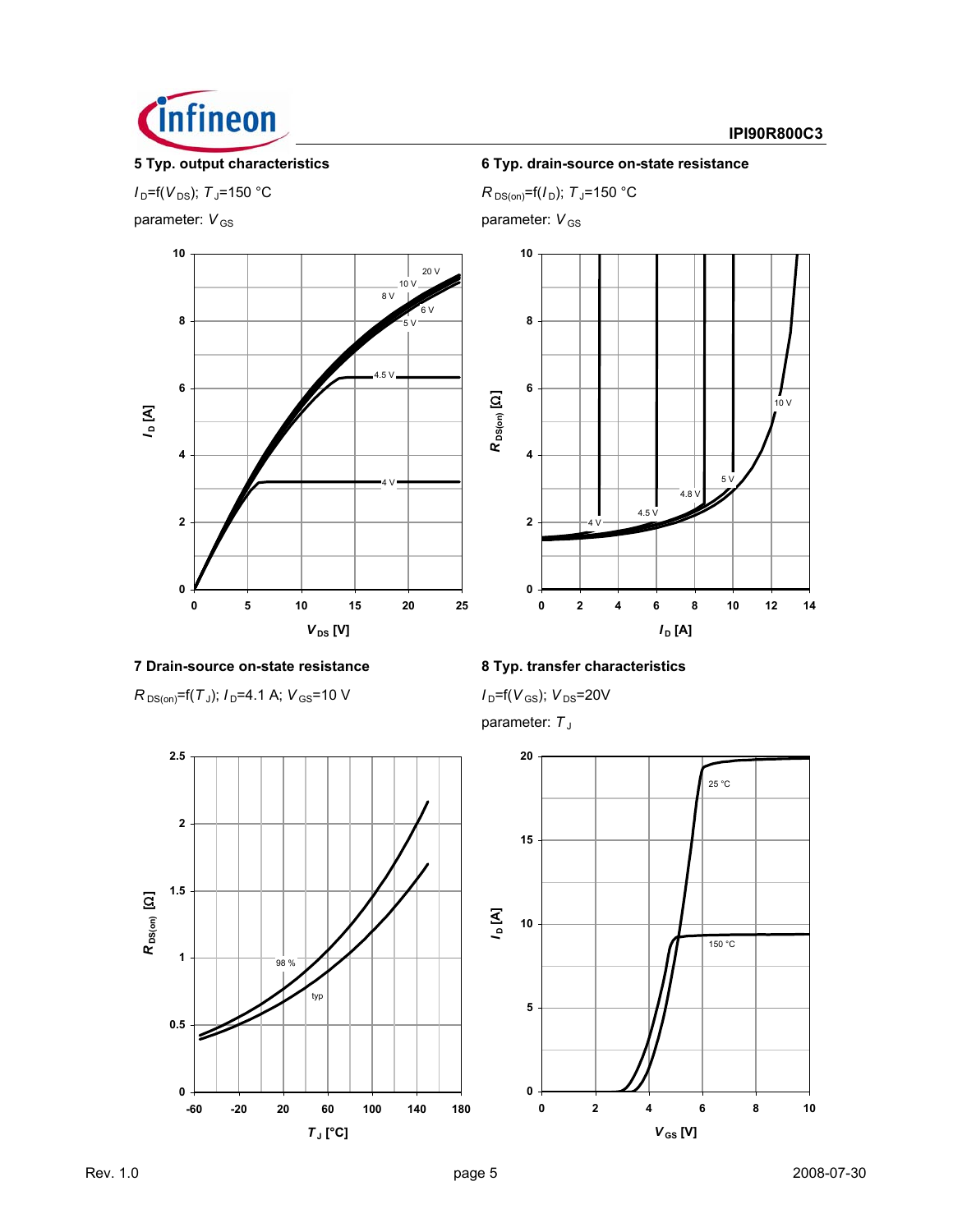

### **IPI90R800C3**

 $V_{\text{GS}}$ =f( $Q_{\text{gate}}$ );  $I_{\text{D}}$ =4.1 A pulsed  $I_{\text{F}}$ =f( $V_{\text{SD}}$ )

parameter:  $V_{DD}$  parameter: *T*<sub>J</sub>



### **9 Typ. gate charge 10 Forward characteristics of reverse diode**



![](_page_5_Figure_11.jpeg)

# **11 Avalanche energy 12 Drain-source breakdown voltage**

![](_page_5_Figure_14.jpeg)

![](_page_5_Figure_15.jpeg)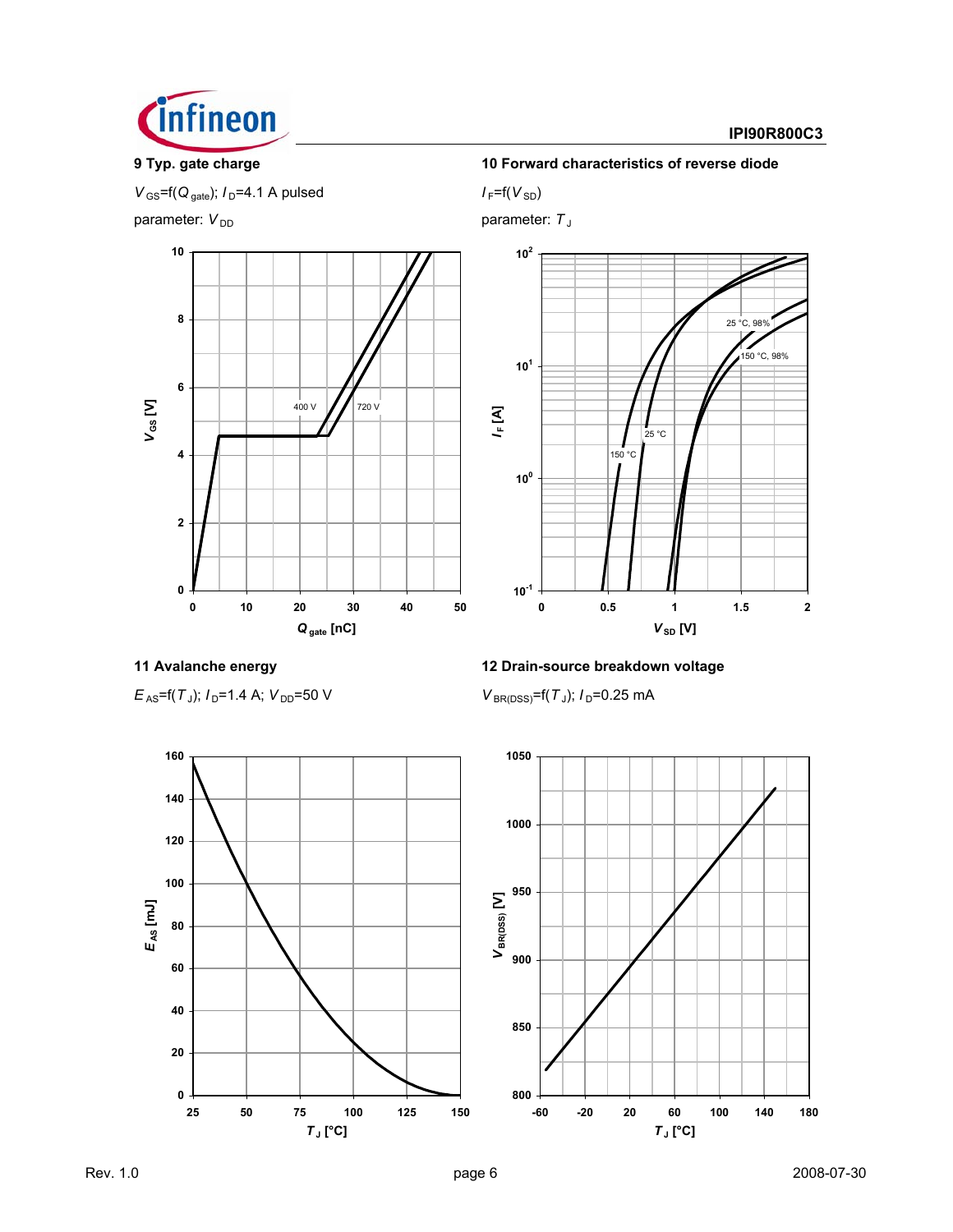![](_page_6_Picture_0.jpeg)

 $C = f(V_{DS})$ ;  $V_{GS} = 0$  V;  $f = 1$  MHz  $E_{oss} = f(V_{DS})$ 

**13 Typ. capacitances** 14 Typ. C<sub>oss</sub> stored energy

![](_page_6_Figure_6.jpeg)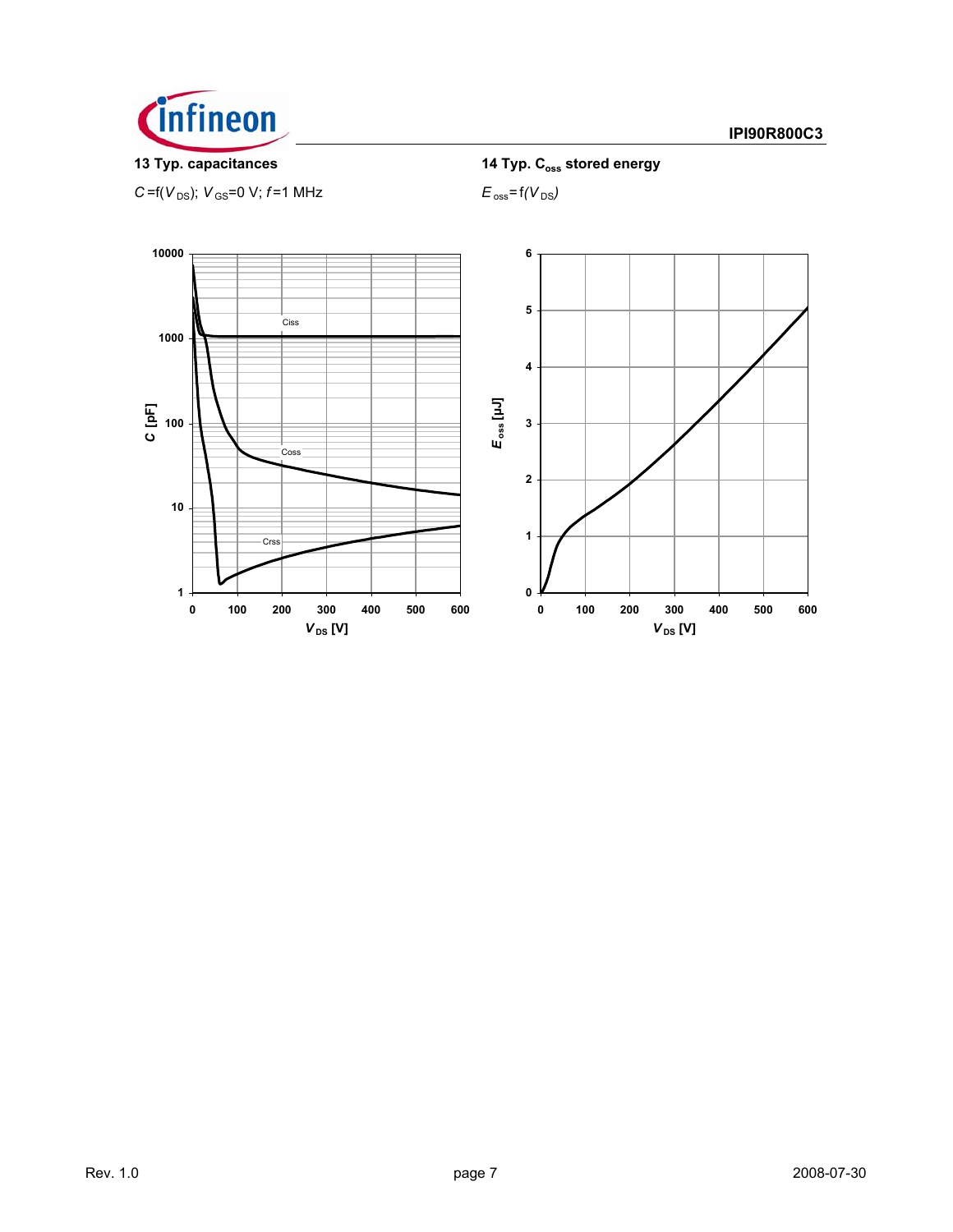![](_page_7_Picture_0.jpeg)

### **Definition of diode switching characteristics**

![](_page_7_Figure_3.jpeg)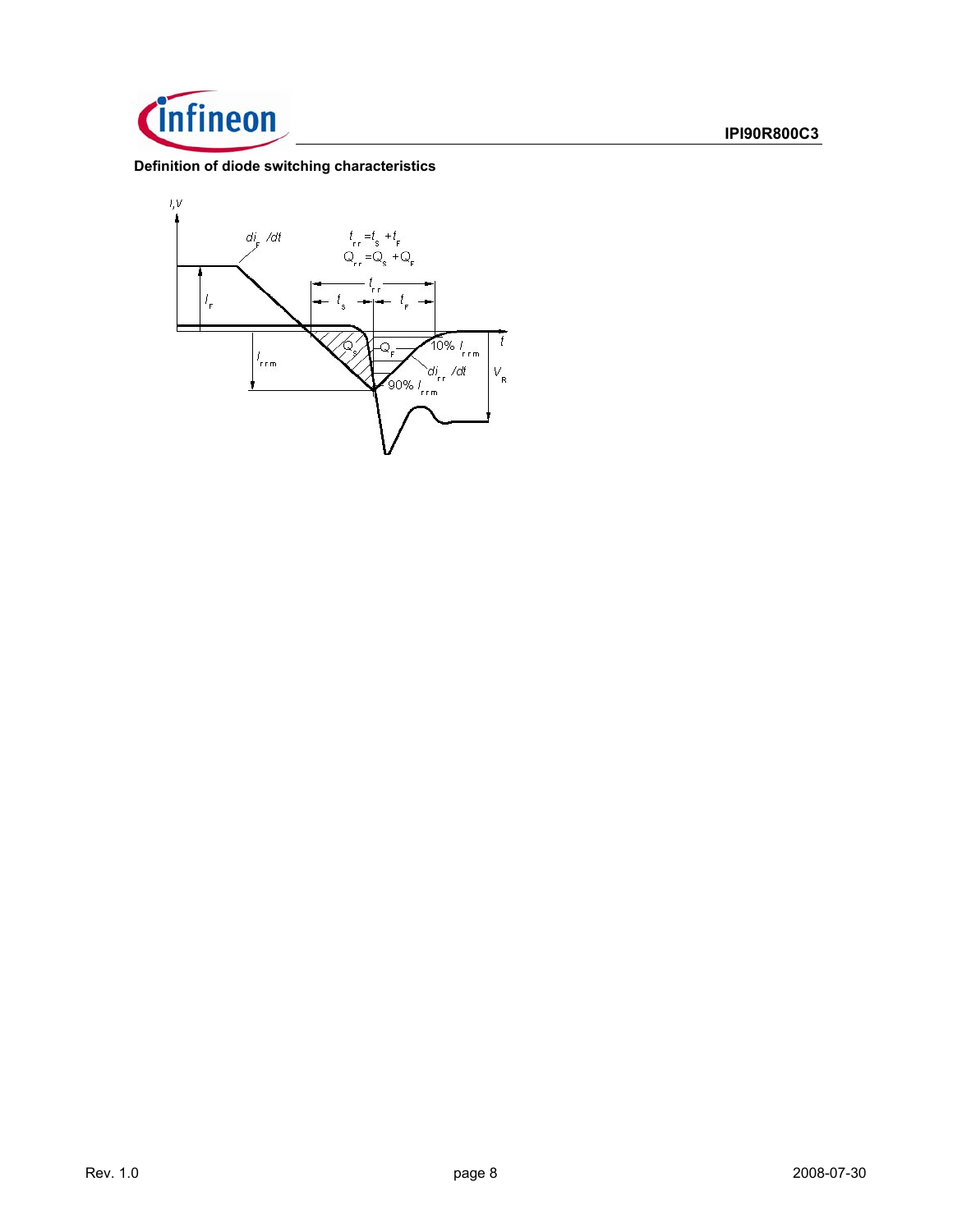![](_page_8_Picture_1.jpeg)

![](_page_8_Figure_2.jpeg)

![](_page_8_Figure_3.jpeg)

| DIM            | <b>MILLIMETERS</b> |            | <b>INCHES</b> |            |
|----------------|--------------------|------------|---------------|------------|
|                | <b>MIN</b>         | <b>MAX</b> | <b>MIN</b>    | <b>MAX</b> |
| А              | 4.300              | 4.500      | 0.169         | 0.177      |
| A1             | 2.150              | 2.650      | 0.085         | 0.104      |
| b              | 0.650              | 0.850      | 0.026         | 0.033      |
| b <sub>1</sub> | 0.635              | 1.400      | 0.025         | 0.055      |
| с              | 0.400              | 0.600      | 0.016         | 0.024      |
| c1             | 1.170              | 1.370      | 0.046         | 0.054      |
| D              | 9.050              | 9.450      | 0.356         | 0.372      |
| D <sub>1</sub> | 6.900              | 7.650      | 0.272         | 0.301      |
| Е              | 9.800              | 10.200     | 0.386         | 0.402      |
| E1             | 7.250              | 8.600      | 0.285         | 0.339      |
| $\bullet$      | 2.540              |            | 0.100         |            |
| e1             | 5.080              |            | 0.200         |            |
| N              | 3                  |            | 3             |            |
|                | 13.000             | 14.000     | 0.512         | 0.551      |
| L1             | 4.350              | 4.750      | 0.171         | 0.187      |
| L <sub>2</sub> | 0.700              | 1.300      | 0.028         | 0.051      |

![](_page_8_Figure_5.jpeg)

Dimensions in mm/inches